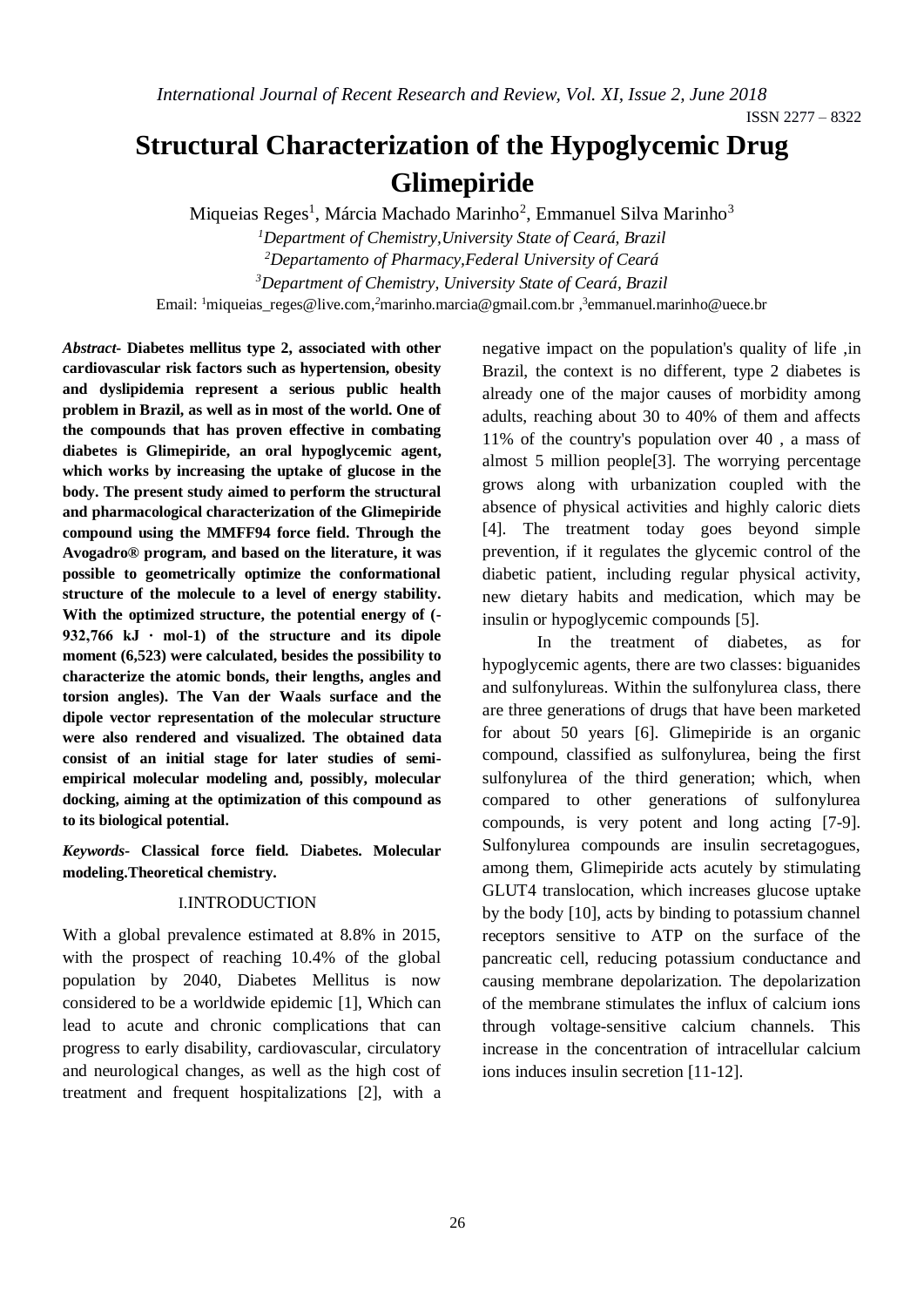Pharmacological compounds can undergo a process of remodeling, (rational drug planning), coupled with molecular modeling. Drug design can, through computational simulations, minimize the amount of resources involved in a research, accomplishing, with precision, efficiency and considerable speed, tasks that would be very complex and costly when performed experimentally, such as simple and the angles of dihedral angles [13]. Included in this process is molecular modeling, which can be stipulated as a set of tools and computational programs that enable the construction, editing, visualization and analysis of molecular structures. Through in silico methods and theoretical calculations, molecular modeling allows the complete characterization of several molecular structures [14], when determining parameters that correlate structure-activity also allows to study the mechanisms of action of a compound, its biological activity and even its toxicity [15]. Other expressive data for Drug design which can be obtained in silico include the minimum potential energy of the structure and its formation heat, the specific arrangement of each atom in the molecule, its dipole moment, and the HOMO (Highest Occupied Molecular Orbital) and LUMO (Lowest Unoccupied Molecular Orbital) [16]. Obtaining these structures for in silico study is also linked to molecular modeling, either through software's or molecular drawing tools, where the atoms and their bonds, hybridizations, etc. can be gradually built, or through access to virtual repositories of structures, which are virtual databases containing thousands of structures indexed important data about them. In this perspective, the present study aimed to perform the structural characterization and drug Glimepiride, using the MMFF94 force field, as well as perform a virtual screening to obtain its main pharmacological characteristics available in the virtual repositories of molecules, aiming at a future drug study design.

## II.METHODOLOGY

For the accomplishment of this work, we used Computer simulation softwares with free license for academic and research purposes. All simulations were performed on a personal computer, based on the Microsoft Windows Seven® Operating System.

Initially, (1) using the descriptor Glimepiride, its twodimensional molecular structure, its pharmacodynamics and its mechanisms of action were obtained through the Virtual DrugBank® repository (https://www.drugbank.ca) [17]; (2) through the virtual repositories ChemSpider® (http://www.chemspider.com)[18] and PubChem® (https://pubchem.ncbi.nlm.nih.gov) [19], (3) through Avogadro® [20] (version: 1.2.0, library version: 1.2.0, Open Babel) Version: 2.3.90, Qt version: 4.8.6) configured to perform classic Merck molecular force field field calculations (MMFF94) [21], with 500 steepest descent optimization cycles, with convergence 10e-7, where it was possible to obtain the, with the objective of geometric optimization of the molecular structure, generating its conformation. minimum potential energy and, thus, characterizing their gulls and dihedral angles, as well as calculating their dipole moment and Van der Waals surface rendering [21-22].

# III. RESULTS AND DISCUSSIONS

Virtual databases such as DrugBank® [\(https://www.drugbank.ca\)](https://www.drugbank.ca/)[17], ChemSpider® [\(http://www.chemspider.com\)](http://www.chemspider.com/)[18] and PubChem® [\(http://pubchem.ncbi.nlm.nih.gov\)](http://pubchem.ncbi.nlm.nih.gov/)[19], it is worth highlighting DrugBank®[17] for combining detailed drug (chemical, pharmacological) data with its specific target data (structure, sequence and pathway), resulting in a relatively comprehensive encyclopedia of pharmacological compounds. We can also observe that the repository contains 11.141 drug structures since its last version: 2.555 approved drugs for small molecules, 965 approved biotechnological drugs (proteins / peptides), 121 nutraceuticals and more than 5.143 experimental drugs; and within this vast catalog, the structure of Glimepiride [23].

Glimepiride is an organic compound, classified as sulfonylurea, being the first sulfonylurea of the third generation; which, when compared to other generations, is very potent and long acting [24].

The two-dimensional structure of the pharmacological compound Glimepiride [Fig. 1] was obtained from the DrugBank<sup>®</sup> virtual repository [\(https://www.drugbank.ca\)](https://www.drugbank.ca/)[17], together with its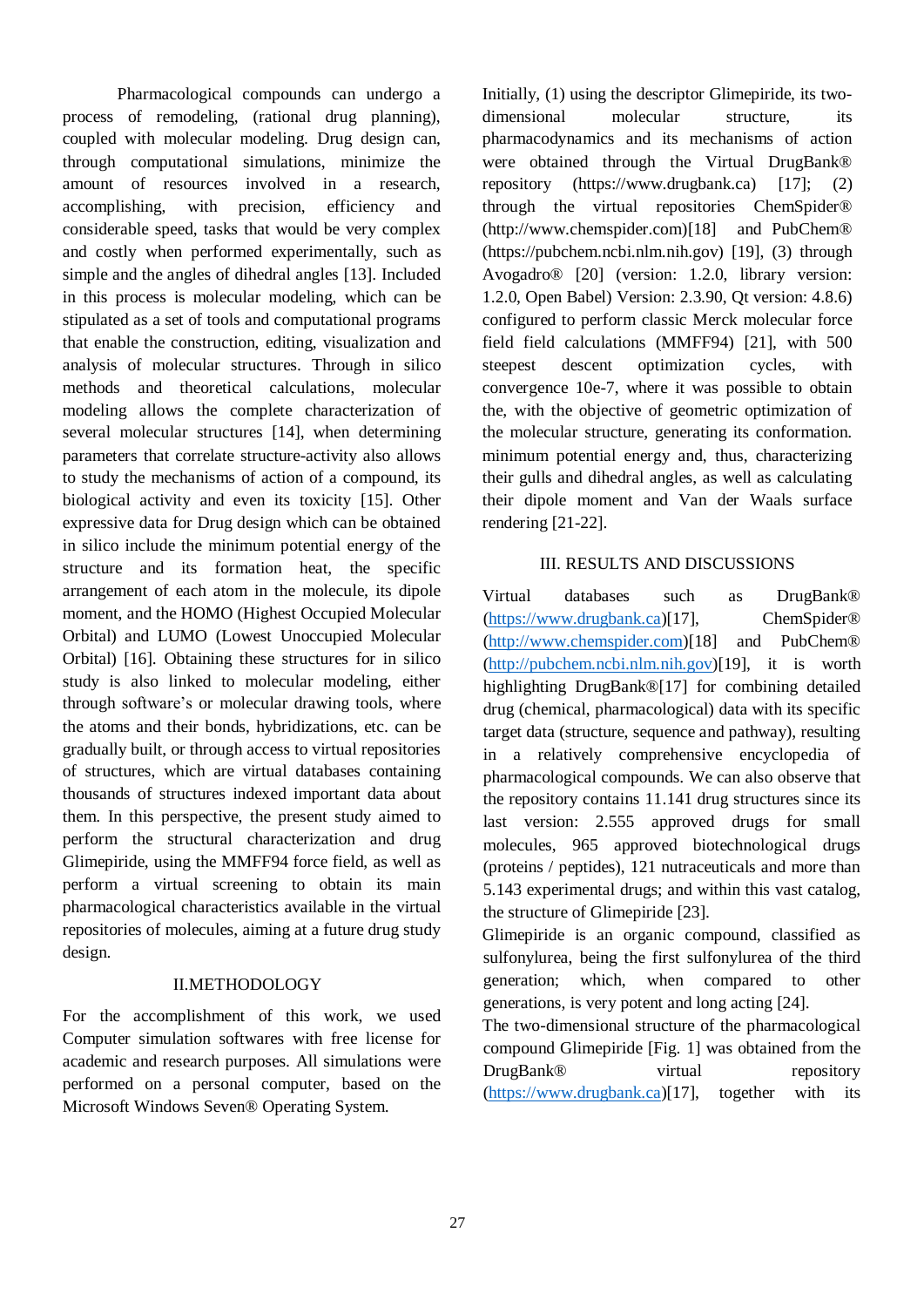systematic nomenclature according to IUPAC [3-ethyl-4-methyl -2-oxo-N- (2- {4 - [({[(1S, 4R) -4 methylcyclohexyl] -C-hydroxycarbonimidoyl} amino) sulfonyl] phenyl} ethyl) -2,5-dihydro-1H-pyrrole -1 carboximidic acid] and CAS identification (93479-97- 1). Data on various physico-chemical properties (Table I) of the compound were also obtained, which are important for understanding the mechanisms of action and behavior of the molecule, including the solubility of the structure in water  $(0.0347 \text{ mg} / \text{mL})$  and the partition coefficients LogS (-4.2) and LogP (3.03), which indicate the hydrophobicity of the compound and allow to choose which solvent (polar or nonpolar) can be used in future docking tests or as a drug transport route.

Table I Physico-chemical properties of the compound Glimepiride

|         | Property         | Value                                |            |
|---------|------------------|--------------------------------------|------------|
|         | Fusion point     | 207 °C                               |            |
|         | Solubility<br>in | $0.0347$ mgmL-1                      |            |
|         | water            |                                      |            |
|         | LogP             | 3.03                                 |            |
|         | Logs             | $-4.2$                               |            |
|         | Polar Surface    | 131.66 $A^2$                         |            |
|         | Area             |                                      |            |
|         | pKa in acid      | 2.23                                 |            |
|         | pKa in basic     | $-0.36$                              |            |
|         | Refractivity     | $130.85 \text{ m}3 \cdot \text{mol}$ |            |
|         |                  |                                      |            |
|         | Polarisability   | 53.31 Å3                             |            |
| Source: | <b>DrugBank®</b> | Virtual                              | Repository |
|         |                  |                                      |            |

[\(https://www.drugbank.ca/drugs/DB00222\)](https://www.drugbank.ca/drugs/DB00222)

In the ChemSpider® repository (http://www.chemspider.com), it was possible to obtain complementary structural information (Table II), however, of high importance to the study of the compound, highlighting the density  $(1.3 \pm 0.1 \text{ g} / \text{cm}^2)$ and its surface tension  $(58.2 \pm 5.0$  dyne / cm). In addition to the number of donors and recipients of hydrogen bonds, giving the structure the ability to form 12 bonds of this type.

| Table II                                    |
|---------------------------------------------|
| Physico-chemical properties of the compound |
| Glimepiride                                 |

| Property     | Value                           |  |  |
|--------------|---------------------------------|--|--|
| Molecular    | $C_{24}H_{34}N_{4}O_{5}S$       |  |  |
| Formula      |                                 |  |  |
| Density      | $1.3 \pm 0.1$ g/cm <sup>3</sup> |  |  |
| Superficial  | $58.2 + 5.0$                    |  |  |
| tension      | dyne/cm                         |  |  |
| Receptors #H | 9                               |  |  |
| Monoisotopic | 490.224976                      |  |  |
| Mass         | Da                              |  |  |
| Refractive   | 1.599                           |  |  |
| index        |                                 |  |  |
|              | $378.8 + 5.0$                   |  |  |
|              | cm3                             |  |  |
| Donors #H    | 3                               |  |  |
| Molar Volume |                                 |  |  |

Source: ChemSpider® Virtual Repository (www.chemspider.com/Chemical-Structure.16740595.html)

The DrugBank® repository also benefits from data provided by AdmetSAR® (http://lmmd.ecust.edu.cn/admetsar1), a pharmacological database that provides information on the absorption, metabolism, distribution, excretion, and toxicity of various compounds [25]. The data (Table III) collected on the compound Glimepiride show a high intestinal absorption (98.6%) and a relatively high capacity to cross the hematoencephalic barrier (73.22%) in addition to denoting the low toxicity in rats and not -carcinogenicity of the drug.

Table III Pharmacological properties of the compound Glimepiride (AdmetSAR®)

| Property                                | Value              | Probabi<br>lity |
|-----------------------------------------|--------------------|-----------------|
| Absorption in the Human<br>Intestine    | $^{+}$             | 0.986           |
| HematoencephalicBarrierPe<br>rmeability | $^{+}$             | 0.7322          |
| Permeability to Caco-2                  |                    | 0.6809          |
| Substrate for P-<br>glycoprotein        | Substrate          | 0.7501          |
| Inhibitor I of P-<br>glycoprotein       | Does<br>notinhibit | 0.6556          |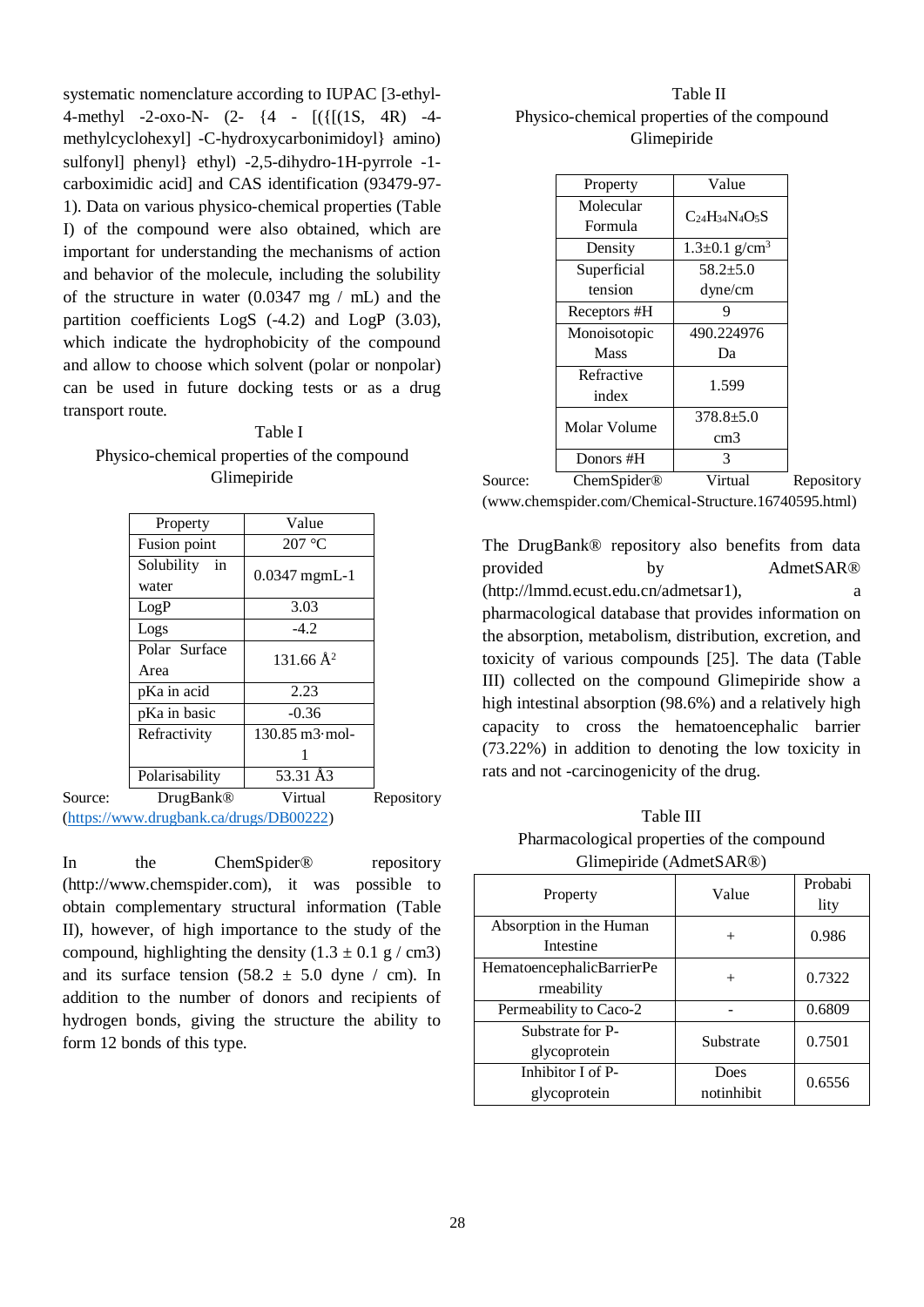|         | Inhibitor II of P-    | Inhibitor                   | 0.6124     |  |
|---------|-----------------------|-----------------------------|------------|--|
|         | glycoprotein          |                             |            |  |
|         | Renal Transport of    | Does                        | 0.8241     |  |
|         | OrganicCations        | notinhibit                  |            |  |
|         | Substrate CYP450 2C9  | Substrate                   | 0.5661     |  |
|         | Substrate CYP450 2D6  | Non-substrate               | 0.9116     |  |
|         | Substrate CYP450 3A4  | Non-substrate               | 0.5978     |  |
|         | Substrate CYP450 1A2  | Does                        | 0.9045     |  |
|         |                       | notinhibit                  |            |  |
|         | Inhibitor CYP450 2C9  | Inhibitor                   | 0.8949     |  |
|         | Inhibitor CYP450 2D6  | Does                        | 0.9231     |  |
|         |                       | notinhibit                  |            |  |
|         | Inhibitor CYP450 2C19 | Does                        |            |  |
|         |                       | notinhibit                  | 0.9025     |  |
|         | Inhibitor CYP4503A4   | Does                        |            |  |
|         |                       | notinhibit                  | 0.8309     |  |
|         | <b>CYP450</b>         | Low Promise                 |            |  |
|         | PromiscuousInhibitor  | <b>CYP</b>                  | 0.8599     |  |
|         |                       | Inhibition                  |            |  |
|         | <b>AMES Test</b>      | Non toxic                   | 0.6392     |  |
|         |                       | Non-                        | 0.7301     |  |
|         | Carcinogenicity       | carcinogenic                |            |  |
|         |                       | Notbiodegrada               | 0.68       |  |
|         | Biodegradation        | bleyet                      |            |  |
|         |                       | $2.4158$ LD <sub>50</sub> , |            |  |
|         | Rat Toxicity (DL50)   | mol/kg                      |            |  |
| Source: | <b>DrugBank®</b>      | Virtual                     | Repository |  |

(https://www.drugbank.ca/drugs/DB00222).

Based on the DrugBank® drug database, the initial structure of the compound Glimepiride (Fig. 1) presents a two-dimensional arrangement with only the molecular formula (C24H34N4O5S) and the connectivity of the atoms in a spatial plane, providing an easy but structured visualization of the system in a different way from how it is natively (in real disposition).



Fig. 1. Initial structure of the compound Glimepiride Source: Chewspider® virtual repository (http://www.chemspider.com/Chemical-Structure.16740595.html?rid=e6eda79b-693d-4e12-b4faaabe230f8244).

Like the compound obtained, the database-generated structure or constructed in a molecular design package is not necessarily in its most stable conformation, and therefore any calculation on it does not match the actual properties of the molecule studied. Thus, to perform a precise calculation of the studied structure, it needs to be in its most stable conformation, being necessary to use the energy minimization process to optimize it geometrically [26]. This geometric optimization process was performed in the Glimepiride structure using Avogadro® open license software and configured the program to perform uninterrupted cycles of structure interaction through the classical force field calculations MMFF94,calculations are parameterized on the steepest descent algorithm[21].

Once the geometric optimization process was carried out, each atom then occupied a site of lower potential energy within the structure, making the overall potential energy of the structure as small as possible, generating a structure (Fig. 2) with greater theoretical stability.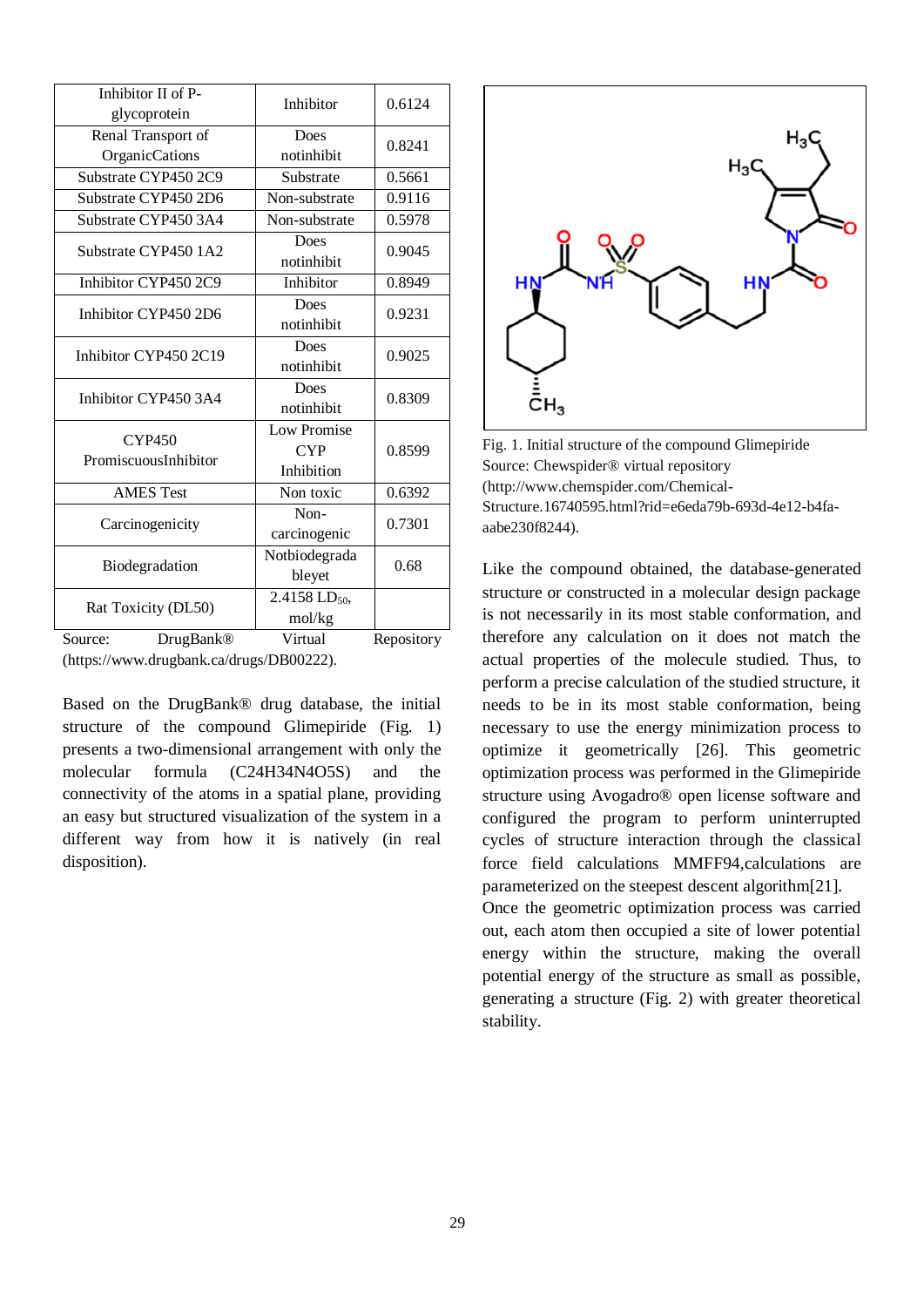

Fig. 2. Optimized structure of Glimepiride compound calculated using MMFF9:(A) Rotation of 0  $\degree$  / (B) Rotation of 140  $\degree$  / (C) Rotation of 260  $\degree$ .

When the structure reaches its more stable conformational state and, consequently, each atom takes a specific position no more variable, it becomes possible to observe the valence and the calculation of the formal and partial charges of each atom. These data (Table IV), mainly valence, are congruent to the literature, ratifying the results generated.

The actual charges that each atom, ion or molecule possesses can be predicted with fidelity by their respective formal charge [27]; considering the stability of the structure, the formal charges are of value (0), since the electron pair is equally divided between both the atoms forming the covalent bond, unlike the ionic bonds, that totally transfer electrons from one atom to another [28] . However, there are the residual charges that, contrary to the nullity of the formal charges, have values that represent the electrons (charge) closest to or distant from the atom that make up the bond [29].

| Atom           |               | Element/<br>Ttype | Valence        | Formal<br>Charge | Partial<br>Change | $X(\AA)$   | Y(A)       | $Z(\AA)$   |
|----------------|---------------|-------------------|----------------|------------------|-------------------|------------|------------|------------|
| -1             | S             | So2               | $\overline{4}$ | $\Omega$         | 0.076             | 1,15971    | $-0.54031$ | $-1.00840$ |
| $\mathfrak{D}$ | $\mathbf{O}$  | O <sub>2</sub>    |                | $\Omega$         | $-0.251$          | $-0.65298$ | 1,95777    | 0,65370    |
| 3              | $\Omega$      | O <sub>2</sub>    |                | $\Omega$         | $-0,150$          | 0.16104    | $-0.87121$ | $-2.00200$ |
| 4              | $\Omega$      | O <sub>2</sub>    |                | $\Omega$         | $-0,150$          | 1,29400    | $-1.29292$ | 0.21820    |
| 5              | $\Omega$      | O <sub>2</sub>    |                | $\Omega$         | $-0.270$          | 9.84826    | 0.16443    | $-3.15860$ |
| 6              | $\mathbf{O}$  | O <sub>2</sub>    |                | $\Omega$         | $-0.252$          | 7,92873    | 3,442,203  | $-1,60410$ |
| 7              | $\mathbf N$   | Nam               | 3              | $\mathbf{0}$     | $-0.295$          | 1,28582    | 1,46149    | 1.66580    |
| 8              | $\mathbf N$   | Nam               | 3              | $\Omega$         | $-0.169$          | 0.96562    | 1,10143    | $-0.67160$ |
| 9              | $\mathbf N$   | Nam               | 3              | $\Omega$         | $-0.218$          | 9.42865    | 2.49343    | $-3,05900$ |
| 10             | $\mathbf N$   | Nam               | 3              | $\Omega$         | $-0.299$          | 7.25349    | 1.64290    | $-2.74800$ |
| 11             | $\mathsf{C}$  | C <sub>3</sub>    | $\overline{4}$ | $\overline{0}$   | $-0.044$          | 3,70131    | 2.50740    | 4,27370    |
| 12             | $\mathbf C$   | C <sub>3</sub>    | 4              | $\Omega$         | 0.025             | 2,74056    | 1,37140    | 1.68910    |
| 13             | $\mathsf{C}$  | C <sub>3</sub>    | 4              | $\Omega$         | $-0.049$          | 3,03516    | 1,12750    | 4,21090    |
| 14             | $\mathsf{C}$  | C <sub>3</sub>    | 4              | $\Omega$         | $-0.049$          | 3,19204    | 3.41530    | 3,14700    |
| 15             | $\mathsf{C}$  | C <sub>3</sub>    | $\overline{4}$ | $\Omega$         | $-0.034$          | 3,21107    | 0,47610    | 2,83930    |
| 16             | $\mathbf C$   | C <sub>3</sub>    | $\overline{4}$ | $\Omega$         | $-0.034$          | 3,37015    | 2,76800    | 1,77280    |
| 17             | $\mathcal{C}$ | C <sub>3</sub>    | 4              | $\theta$         | $-0.062$          | 3,46732    | 3,15590    | 5,63700    |

Table IV Atomic properties of the compound Glimepiridecalculated using MMFF94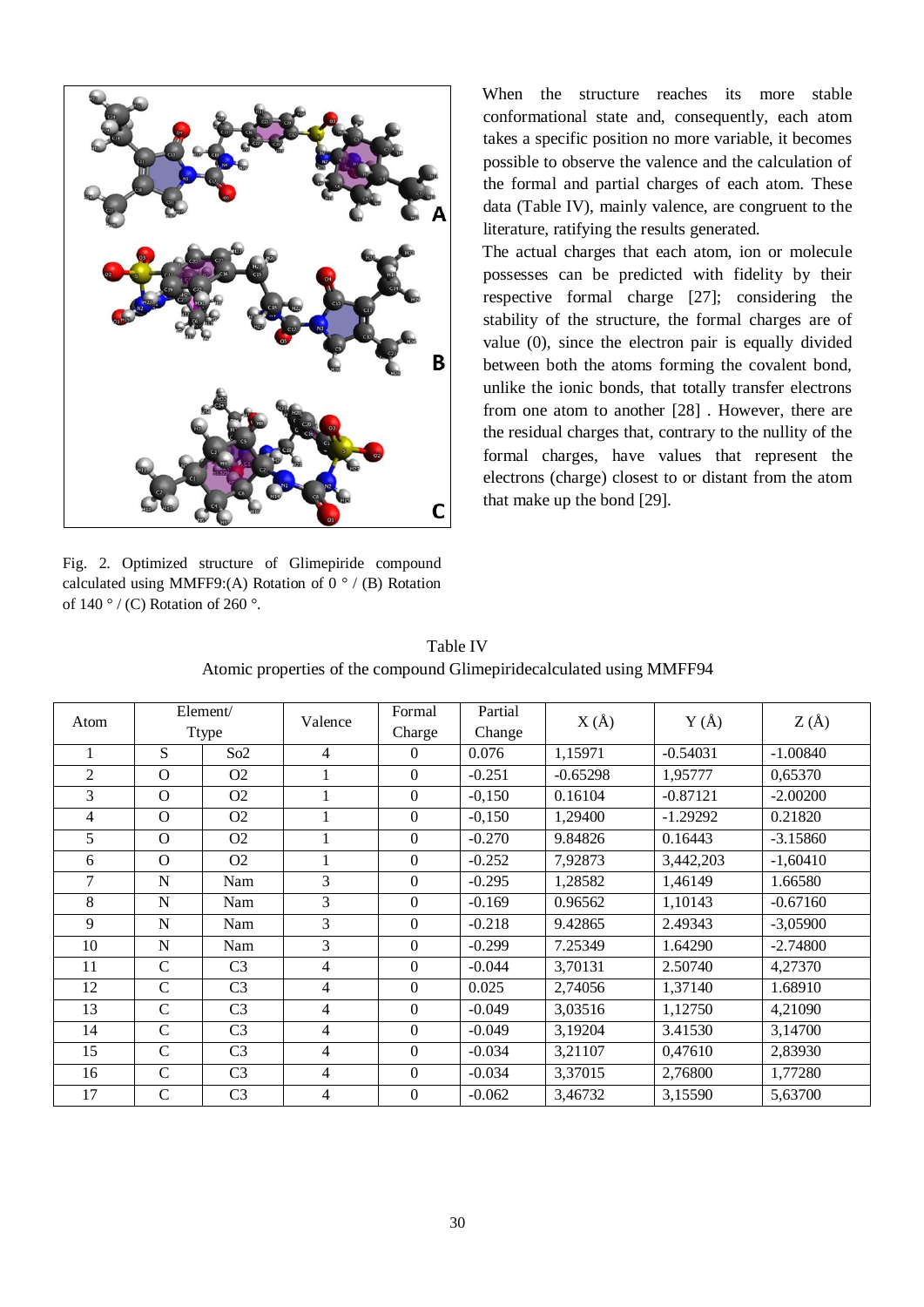| 18 | $\mathcal{C}$ | C <sub>2</sub> | 3 | $\theta$       | 0.319    | 0,47649  | 1.49560    | 0.57510     |
|----|---------------|----------------|---|----------------|----------|----------|------------|-------------|
| 19 | $\mathsf{C}$  | C <sub>3</sub> | 4 | $\theta$       | 0.046    | 10.28799 | 3,64560    | $-3.00510$  |
| 20 | $\mathcal{C}$ | C <sub>2</sub> | 3 | $\theta$       | $-0.047$ | 11.62003 | 3.08570    | $-3.36870$  |
| 21 | $\mathsf{C}$  | C <sub>2</sub> | 3 | $\Omega$       | 0.015    | 11.59367 | 1,74950    | $-3,45960$  |
| 22 | $\mathsf{C}$  | Car            | 3 | $\overline{0}$ | 0.109    | 2,73477  | $-0.54130$ | $-1.83320$  |
| 23 | $\mathcal{C}$ | C <sub>2</sub> | 3 | $\theta$       | 0.250    | 10.19673 | 1,33330    | $-3.118190$ |
| 24 | $\mathsf{C}$  | C <sub>3</sub> | 4 | $\theta$       | $-0.026$ | 12.65604 | 0.76470    | $-3.80060$  |
| 25 | $\mathsf{C}$  | C <sub>3</sub> | 4 | $\theta$       | $-0.012$ | 6,55135  | $-0.47730$ | $-3.83340$  |
| 26 | $\mathsf{C}$  | Car            | 3 | $\theta$       | $-0.046$ | 5,20339  | $-0.53160$ | $-3.14620$  |
| 27 | $\mathsf{C}$  | C <sub>2</sub> | 3 | $\overline{0}$ | 0.309    | 8,20547  | 2.56120    | $-2.44180$  |
| 28 | $\mathsf{C}$  | C <sub>3</sub> | 4 | $\theta$       | 0.017    | 7,06828  | 0,95270    | $-4.01840$  |
| 29 | $\mathcal{C}$ | Car            | 3 | $\theta$       | $-0.035$ | 2,81037  | $-0.11180$ | $-3.11670$  |
| 30 | $\mathsf{C}$  | Car            | 3 | $\theta$       | $-0.035$ | 3,87335  | $-1,00020$ | $-1.16750$  |
| 31 | $\mathcal{C}$ | C <sub>3</sub> | 4 | $\theta$       | $-0.042$ | 12.77571 | 4,00380    | $-3.55810$  |
| 32 | $\mathsf{C}$  | Car            | 3 | $\overline{0}$ | $-0.057$ | 4,04425  | $-0.10890$ | $-3.81400$  |
| 33 | $\mathsf{C}$  | Car            | 3 | $\theta$       | $-0.057$ | 5,10566  | $-0.98440$ | $-1.82200$  |
| 34 | $\mathcal{C}$ | C <sub>3</sub> | 4 | $\theta$       | $-0.061$ | 13.22286 | 0.09570    | $-2.56060$  |

As for the properties calculated using the Avogadro® software, one can calculate the dipole moment  $(\mu)$  of the structure which, due to the difference in electronegativity between the atoms, is related to the way the electric charges are distributed by the molecule and to the polarization, separation between positive and negative charges [29]. Some other properties of the structure are directly linked to the dipole moment  $(\mu)$ , as the melting and boiling points and their solubility in water [27]. The compound Glimepiride presented a dipole moment (μ) of estimated value in (6,523), being possible, yet, its vector representation (Fig. 3).



Fig. 3.Vector representation of the dipole moment of the drug Glimepiride calculated using MMFF94.

At the end of the process of energy minimization, it was possible to observe that in all the connections the covalent character prevails, character that can be defined as the congruence between the length of the bond and the average distance between the nuclei of both the ligand atoms when they are at their lowest energy location (their native, more stable form) [29]. (C 2 -C 6), (C 2 -C 6), (C 3 -C 5), (C 3 -C 5), (C 2 -C 5), (C 2 -C 6), (C 2 -C C4 - C6) and (C15 - C18)) as the only ones that allow structure to be rotated.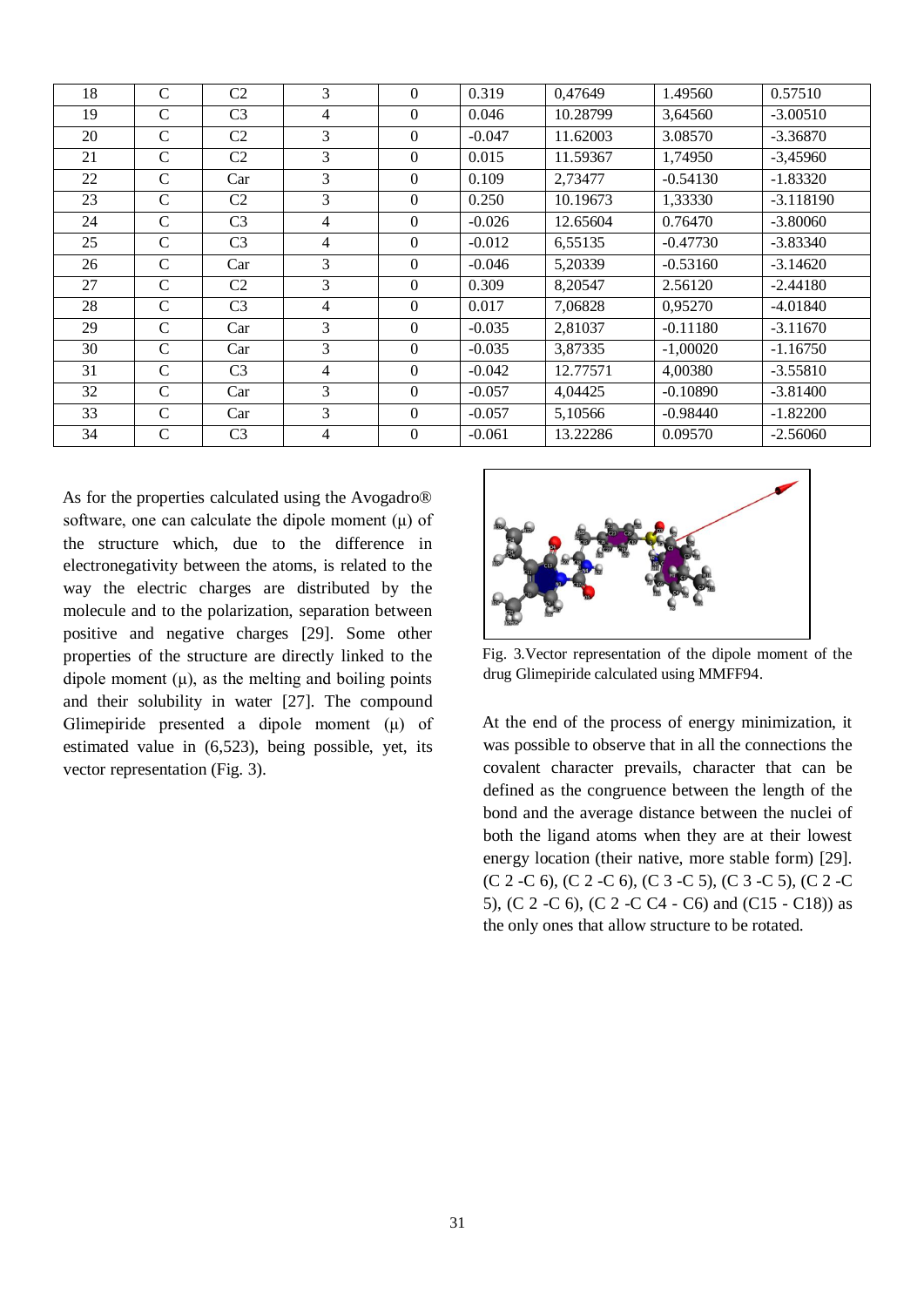## TABLE V

#### Properties of Glimepiride drug bonds calculated following the formalism of the classical force field MMFF94

| bond             | Type                    | Initialatom      | Final Atom       | Order of<br>Bond | Rotability      | Length( $\AA$ ) |
|------------------|-------------------------|------------------|------------------|------------------|-----------------|-----------------|
| 1                | $S - O$                 | ${\bf S}$        | O2               | $\overline{2}$   | No              | 1.44771         |
| $\overline{2}$   | $S - O$                 | $\overline{S}$   | O <sub>3</sub>   | $\overline{2}$   | $\overline{No}$ | 1.44533         |
| $\overline{3}$   | $\mathbf{S}-\mathbf{N}$ | $\overline{S}$   | $\rm N2$         | $\mathbf{1}$     | $\rm No$        | 1.68709         |
| $\overline{4}$   | $S - C$                 | $\overline{S}$   | C12              | $\mathbf{1}$     | No              | 1.77799         |
| 5                | $O - C$                 | O <sub>1</sub>   | C8               | $\overline{2}$   | No              | 1.22294         |
| $\sqrt{6}$       | $0-C$                   | <b>O4</b>        | C13              | $\overline{2}$   | $\rm No$        | 1.21994         |
| $\boldsymbol{7}$ | $O - \overline{C}$      | O <sub>5</sub>   | C17              | $\overline{2}$   | $\rm No$        | 1.23261         |
| $8\,$            | $N - C$                 | N1               | $\overline{C2}$  | $\mathbf 1$      | No              | 1.45777         |
| $\overline{9}$   | $N - C$                 | N1               | $\overline{C8}$  | $\mathbf{1}$     | N <sub>o</sub>  | 1.35859         |
| 11               | $N-C$                   | N2               | $\mathbf{C}8$    | $\,1$            | $\rm No$        | 1.39602         |
| 13               | $N - C$                 | N <sub>3</sub>   | C9               | $\mathbf{1}$     | No              | 1.43836         |
| 14               | $N - C$                 | $\overline{N3}$  | $\overline{C13}$ | $\mathbf{1}$     | No              | 1.3967          |
| 15               | $N - C$                 | N <sub>3</sub>   | C17              | $\,1\,$          | $\rm No$        | 1.37177         |
| 16               | $\mathbf{N}-\mathbf{C}$ | N <sub>4</sub>   | C17              | $\,1$            | $\rm No$        | 1.3577          |
| 17               | $N - C$                 | N <sub>4</sub>   | C18              | $\,1$            | No              | 1.4576          |
| $\overline{19}$  | $C-C$                   | $\overline{C1}$  | C <sub>3</sub>   | $\mathbf{1}$     | Yes             | 1.53354         |
| $20\,$           | $C - C$                 | C1               | C <sub>4</sub>   | $\,1$            | Yes             | 1.53399         |
| 21               | $C - C$                 | C1               | C7               | $\mathbf{1}$     | No              | 1.52771         |
| 23               | $C - C$                 | C <sub>2</sub>   | $\overline{C5}$  | $\mathbf{1}$     | Yes             | 1.53163         |
| 24               | $C - C$                 | C2               | C6               | $\,1$            | Yes             | 1.5342          |
| 26               | $C - C$                 | C <sub>3</sub>   | C <sub>5</sub>   | $\,1$            | Yes             | 1.52858         |
| 29               | $C - C$                 | C <sub>4</sub>   | C6               | $\mathbf{1}$     | Yes             | 1.52943         |
| $\overline{39}$  | $C-C$                   | $\overline{C9}$  | $\overline{C10}$ | $\mathbf{1}$     | $\rm No$        | 1.48994         |
| 42               | $C - \overline{C}$      | C10              | C11              | $\overline{c}$   | No              | 1.33955         |
| 43               | $C - C$                 | C10              | C21              | $\mathbf{1}$     | No              | 1.48809         |
| 44               | $C - C$                 | $\overline{C11}$ | $\overline{C13}$ | $\mathbf{1}$     | No              | 1.4839          |
| $\overline{45}$  | $C-C$                   | C11              | C14              | $\mathbf{1}$     | $\rm No$        | 1.48815         |
| 46               | $C - C$                 | C12              | C19              | $\overline{c}$   | $\rm No$        | 1.39764         |
| 47               | $C - C$                 | $\overline{C12}$ | C20              | $\mathbf{1}$     | No              | 1.39648         |
| 48               | $C - C$                 | C14              | C <sub>24</sub>  | $\mathbf 1$      | $\rm No$        | 1.52136         |
| $\overline{51}$  | $\mathbf{C}-\mathbf{C}$ | $\overline{C15}$ | C16              | $\mathbf{1}$     | No              | 1.51403         |
| 52               | $C - C$                 | C15              | C18              | $\mathbf{1}$     | Yes             | 1.53177         |
| 55               | $C - C$                 | C16              | C22              | $\overline{2}$   | $\rm No$        | 1.40299         |
| 56               | $C - C$                 | C16              | C <sub>23</sub>  | $\,1$            | No              | 1.40288         |
| 59               | $C - C$                 | C19              | C22              | $\mathbf{1}$     | No              | 1.39563         |
| 61               | $C - C$                 | C20              | C <sub>23</sub>  | $\overline{2}$   | No              | 1.39542         |

Still considering the structural characterization of the compound, a total of 129 angles and 187 dihedral angles (torsion) could be calculated in addition to the 70 connections. The angle (N2 - S - C12) as the lowest angle (101.2493 °) and the angle (C10 - C11 - C14) as the highest angle (131.4252 °) are shown between the

angles between the links. (C12 - C19 - C22 - C16) as the lowest angle  $(0.1204)$  °) and the dihedral angle (H1 - C1 - C7 - H13) as the highest angle (179.9484 °). Finally, the software allowed the rendering and visualization of the Van der Waals surface (Fig. 4),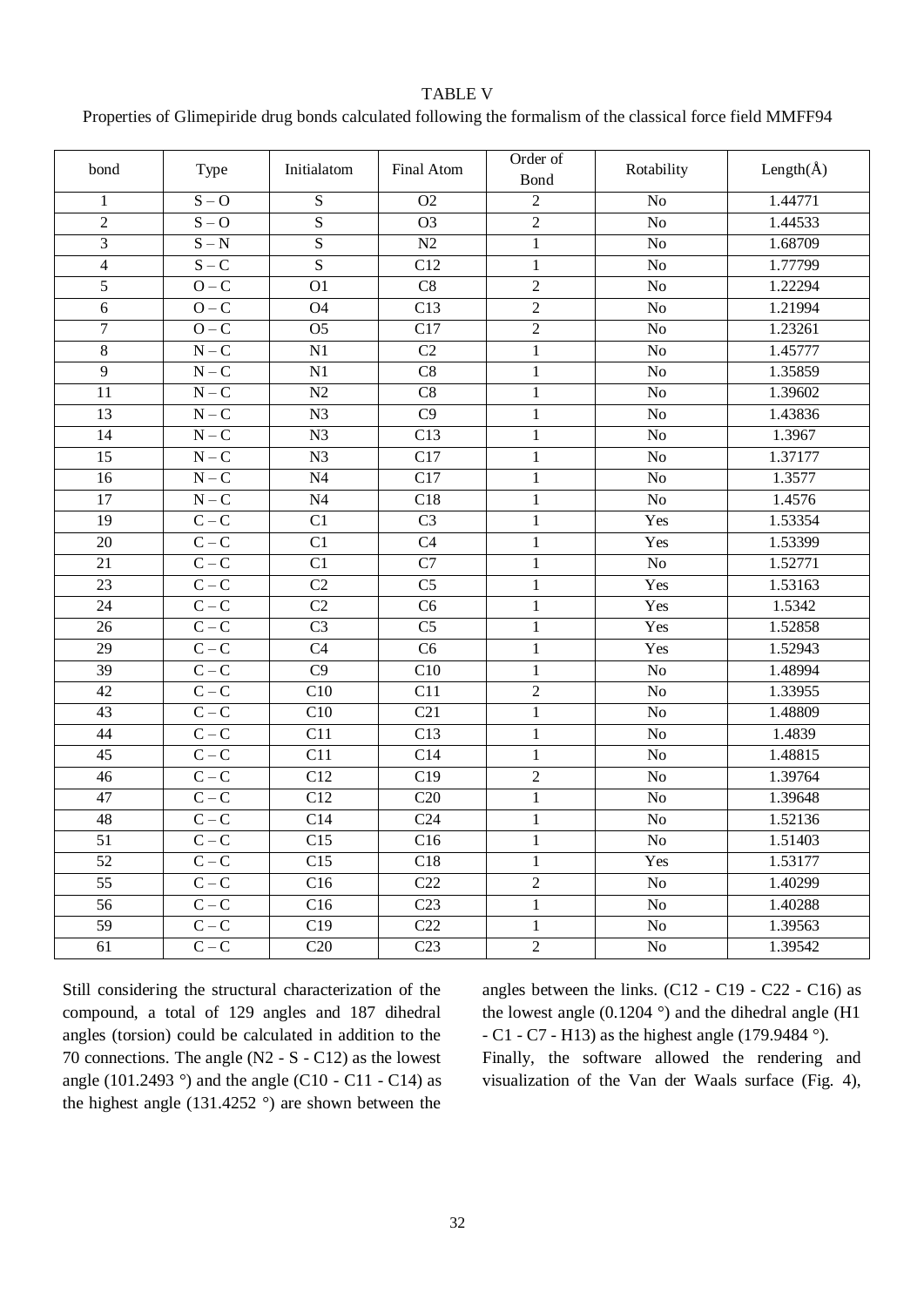making it possible to distinguish the limits of the volume of each atom.



Fig. 4.Van der Waals surface of the drug Glimepiride obtained after geometric optimization using the classical force field MMFF94.

(A) Rotation of  $0^{\circ}$  / (B) Rotation of 140 ° / (C) Rotation of  $260^\circ$ .

#### IV. CONCLUSIONS

Modern computational simulation tools, coupled with molecular modeling, have become important in the process of developing new drugs, tools that allow structural characterization of compounds with biological potential; as it was observed in the characterization of the compound Glimepiride, through Avogadro® freeware configured in MMFF94 steepest descent, optimizing its geometry until reaching the most stable conformation, obtaining at the end of this process the energy of  $[-932,766 \text{ kJ} \cdot \text{mol-1}]$ . It was also characterized its mass  $[490,616 \text{ g} \cdot \text{mol-1}]$  and dipole moment [6,523]. (C2 - C6), (C2 - C6), (C2 - C6), (C1 - C4), (C1 - C4), (C2 - C5), and (C2 - C5) bonds. (C3- C5), (C4-C6) and (C15-C18)) as being the only ones to

enable structure rotation. The software together allowed the rendering and visualization of the Van der Waals surface and the vectorial representation of the dipole moment. All the data obtained conceive a preliminary step to the subsequent studies of molecular modeling at semi-empirical quantum level, aiming at the optimization of this compound as to its biological potential.

## V. ACKNOWLEDGMENT

The State University of Ceará (PROPGPQ / UECE) for the support. This work was partly supported by the Cearense Foundation in Support of Scientific and Technology (FUNCAP), Coordination of Improvement of Higher Level Personnel (CAPES).

#### VI. REFERENCES

- [1] C. A. P. D. Gama, D. A. Guimarães& G. N. G. Rocha "Diabetes Mellitus e atençãoprimária: percepção dos profissionais sobre os problemasrelacionadosaocuidadooferecidoàspessoas com diabetes". Pesquisas e PráticasPsicossociais, 13(1), 1-16.2018.
- [2] WHO. World Health Organization (2016). Global report on diabetes. Geneva: World Health Organization. Recuperado em 11 julho, 2017, de http://apps.who.int/iris/bitstream/10665/204871/1/9 789241565257\_eng.pdf
- [3] J.J. Hoett "A hope for diabetics". A Saúde do Mundo, p. 4-5, maio-jun. 1991.
- [4] H.C.Torres, A. E. Pace, M. A. Stradioto" Sociodemographic and clinical analysis of individuals with Type 2 Diabetes Mellitus and its relation to self-care". CogitareEnferm, v. 15, n. 01, p. 48-54, 2010.
- [5] F. P. M. Guimarães, A. M. M. Takayanagui "Guidelines received from the health service by patients for the treatment of patients with type 2 diabetes mellitus". Revista de Nutrição, v. 15, n. 01, p. 37-44, 2002.
- [6] M. A. Zacarelli" HipoglicemiantesOrais". Revista Cirurgia Vascular &Angiologia, v. 03, n. 02, p. 09- 14, 1987.
- [7] Y. H. Chen, C. N. Huang, Y. M. Cho, P. Li, L. Gu, F. Wang, ... & W. Q. Wang "Efficacy and safety of dulaglutide monotherapy compared to glimepiride in East Asian patients with type 2 diabetes in a multicenter, double‐blind, randomized, parallel‐arm,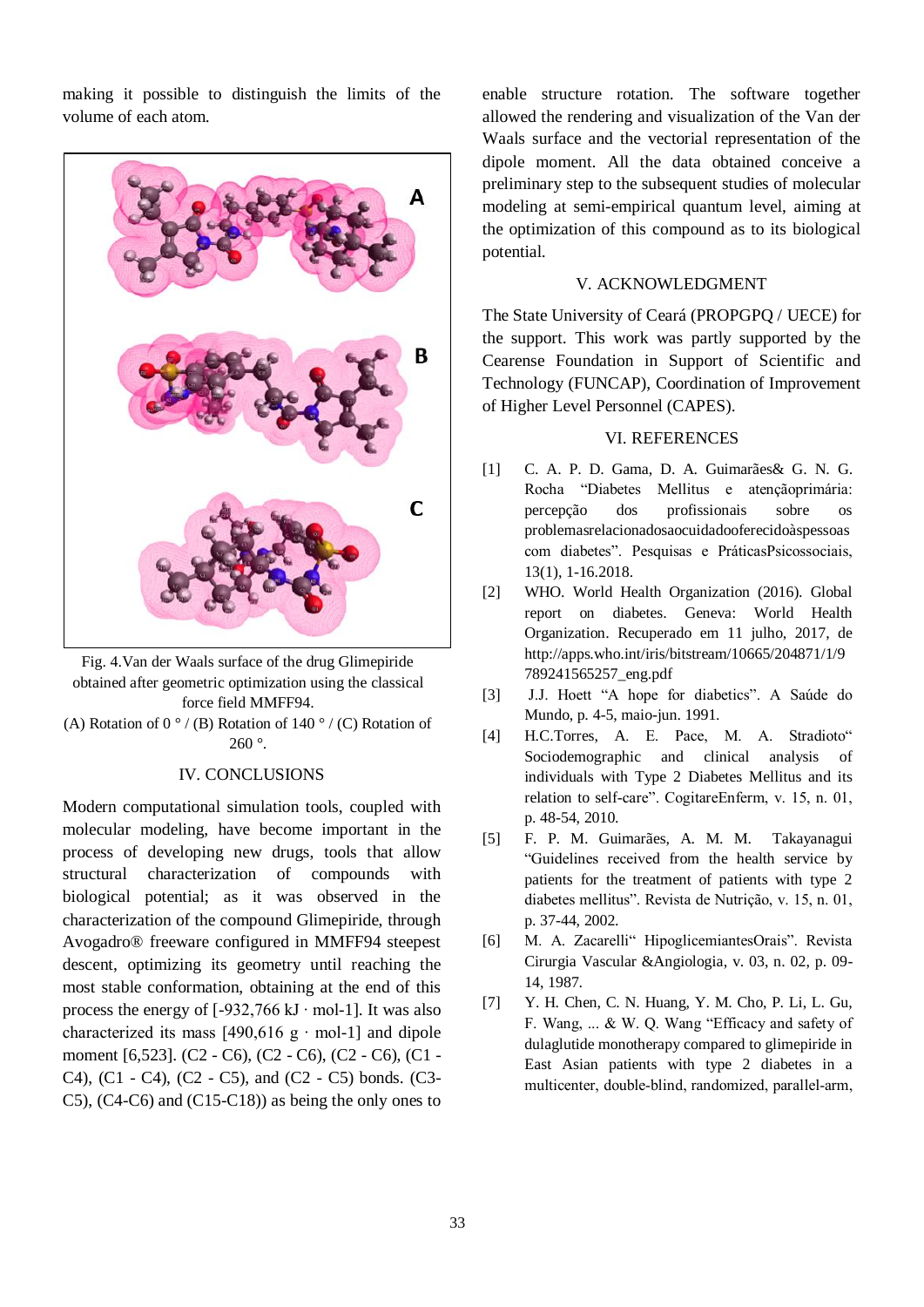active comparator, phase 3 trial". Diabetes, Obesity and Metabolism. 2018.

- [8] T.Nyström, I. Santos-Pardo, F. Hedberg, J. Wardell, N. Witt, Y. Cao, ... & J. Jendle, "Corrigendum: Effects on Subclinical Heart Failure in Type 2 Diabetic Subjects on Liraglutide Treatment vs. Glimepiride Both in Combination with Metformin: A Randomized Open Parallel-Group Study". Frontiers in Endocrinology, 9, 50. 2018.
- [9] J.Rosenstock, E. Samols,D. B. Muchmore, J. Schneider & Glimepiride Study Group. Glimepiride, a new once-daily sulfonylurea: a double-blind placebo-controlled study of NIDDM patients. Diabetes Care, 19(11), 1194-1199. 1996.
- [10] R. C. T. Mori "Glimepiride improves insulin sensitivity in obese rats (MSG) without exacerbating obesity. Molecular mechanisms involved in muscle, adipose and hepatic tissues ", 2007. 110f. Thesis (Doctorate in Human Physiology) - Institute of Biomedical Sciences, University of São Paulo, 2007.
- [11] P.Proks& J. D. Lippiat" Membrane ion channels and diabetes". Current pharmaceutical design, 12(4), 485-501.2006.
- [12] L. H. Bösenberg, & D. G. Van Zyl "The mechanism of action of oral antidiabetic drugs: a review of recent literature". Journal of Endocrinology, Metabolism and Diabetes of South Africa, 13(3), 80-88.2008.
- [13] E. J. Barreiro, C. R. Rodrigues, M.G. Albuquerque, C.M.R. Sant'anna, R. B. Alencastro"Molecular Modeling: A Tool for the Rational Planning of Drugs in Medicinal Chemistry ". Química Nova, v. 20, n.1, 1997.
- [14] M. REGES, M.M. MARINHO & E. S. MARINHO "Semi-Empirical Study of the Drug Riociguat, an Important Drug for Oral Treatment against Chronic Thromboembolic Pulmonary Hypertension". International Journal of Scientific Engineering and Science, v. 01, n. 01, p. 13-17, 2017.
- [15] N.C. COHEN, J. M. BLANEY, C. HUMBLET, P. GUND & D.C. BARRY "Molecular modeling software and methods for medicinal chemistry". Journal of medicinal chemistry, v. 33, n. 03, p. 883- 894, 1990.
- [16] E.S. MARINHO & M. M. MARINHO "A DFT study of synthetic drug topiroxostat: MEP, HOMO, LUMO". International Journal of Scientific & Engineering Research, v. 07, n. 08, p. 1264-1270, 2016.
- [17] D.S. Wishart, C. Knox, A.C. Guo,S. Shrivastava, M. Hassanali, P. Stothard, ... & J. Woolsey" DrugBank: a comprehensive resource for in silico drug discovery and exploration". Nucleic acids research, 34(suppl\_1), D668-D672. 2006.
- [18] H. E. Pence & A. Williams "ChemSpider: an online chemical information resource". 2010
- [19] S. Kim, P. A.Thiessen, E. E. Bolton, J.Chen, G. Fu, A. Gindulyte, ...& J. Wang," PubChem substance and compound databases". Nucleic acids research, 44(D1), D1202-D1213. 2015.
- [20] M. D.Hanwell, D. E. Curtis, D. C. Lonie, T. Vandermeersch, E. Zurek & G. R. Hutchison, "Avogadro: an advanced semantic chemical editor, visualization, and analysis platform". Journal of cheminformatics, 4(1), 17. 2012.
- [21] T. A. Halgren "Merck molecular force field. I. Basis, form, scope, parameterization, and performance of MMFF94". Journal of computational chemistry, 17(5‐6), 490-519. 1996.
- [22] G. Y. Gerasimov, S. A. Losev& V. N. Makarov"The AVOGADRO program: Ecological problems in thermal power production". Inzh.-Fiz. Zh, 69, 921-926. 1996.
- [23] D. S. Wishart, Y. D. Feunang, A. C. Guo, E. J. Lo, A. Marcu, J. R.Grant, T. Sajed, D. Johnson, C. Li, Z. Sayeeda, N. Assempour, I. Iynkkaran, Y .Liu, A. Maciejewski, N. Gale, A. Wilson, L. Chin, R; D. CummingsLe, A. C. PonKnox&M.Wilson"DrugBank 5.0: a major update to the DrugBank database for 2018". Nucleic Acids Research, v. 46, n. D1, p. D1074–D1082, 2018.
- [24] G. Müller & K. Geisen " Characterization of the molecular mode of action of the sulfonylurea, glimepiride, at adipocytes". Hormone and metabolic research, 28(09), 469-487. 1996.
- [25] F.Cheng, W. Li, Y. Zhou, J. Shen,Z. Wu, G. Liu, P. W. Lee & Y. Tang " admetSAR: a comprehensive source and free tool for evaluating chemical ADMET properties". Journal of Chemical Information and Modeling, v. 52, n. 11, p. 3099- 3105, 2012.
- [26] I. Carvalho, M. T. Pupo, A. D. L. Borges & L. S. C. Bernardes "Introduction to molecular modeling of drugs in the experimental course of pharmaceutical chemistry". New Chemistry, v. 26, n. 03, p. 428- 438, 2003.